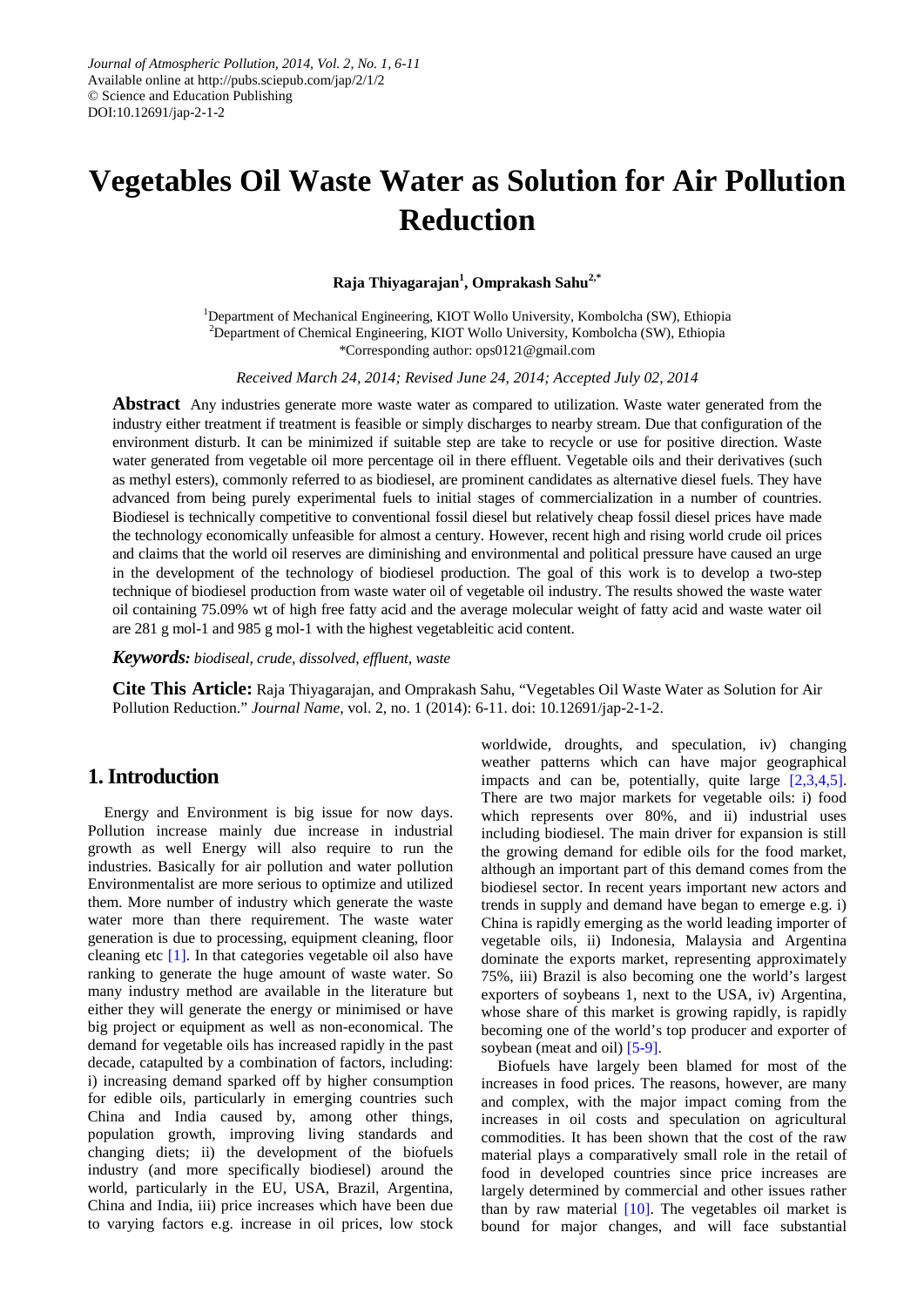challenges and opportunities. Improving living standards in emerging economies, population growth together with changing diets and the expansion of biodiesel, are new trends that will have a major impact in the future development of this sector. This market has very different features e.g. the Chinese market is characterised primarily by large imports, where in India it has been a rapid increase in production and demand of the domestic market [\[11\].](#page-5-4) Indonesia and Malaysia, the traditional palm oil producers and exporters, have major expansion plans as they face increasing competition from other countries, such as Thailand and possibly from Colombia. Traditional producers of soybean like the USA and Canada, face even greater competition from countries such as Argentina and Brazil. Crude vegetable oil from all of vegetable oil mill in Ethiopia has been losed into wastewater treatment pond about 1-2% from the milling process. This vegetable oil or waste vegetable oil was floated on the surface of wastewater in wastewater treatment pond and covered on the surface of wastewater which obstructe the direct contact with sunlight [\[12\].](#page-5-5) Due to which the treatment process was was very slow down. The waste vegetable oil is waste that must be treated before discharge from the mill plant. So, changing it to be raw material for making biodiesel fuels will be a green technology for a treatment of pond oil. In addition, it can diminish the environmental problems, too. Response surface methodology is a useful statistical technique which has been applied in research into complex variable process. It employs multiple regression and correlation analyses as tools to assess the effect of three independent factors on the dependent variables. Response surface methodology has been successfully applied in the study and optimization of biodiesel production in fat and oil feed stock [\[13,14,15\].](#page-5-6) So an attempted has been made for the utlized the wastewater oil convert into biodiseal. The esterification and transesterification steps was studied to optimize condition by response surface methodology. The free fatty acid in waste vegetable oil was reduced to less than 2%wt in the esterification step and the fatty acid methyl ester was produced in the transesterification step. After that fatty acid methyl ester was analyzed for properties of biodiesel quality by ASTM and EN standard methods**.**

# **2. Materials and Methods**

## **2.1. Materials**

The waste vegetable oil was collected from wastewater treatment pond of the vegetable oil mill plant in the southern part of Ethiopia. The chemicals for this research are ethanol, sulfuric acid, sodium hydroxide, potassium hydroxide, sodium chloride, N- heptanes  $(C_7H_{16})$ , methyl heptadecanoate, etc. They are analytical grade. The reference standards of fatty acid methyl esters are more than 99% purity.

# **2.2. Preparation for Material**

The solid particles contained in waste vegetable oil was separated by mixing the pond oil with ethanol 1:2 by volume at 55°C for 10 min, after that the mixture product was filtrated on filter paper under vacuum filtration immediately to separate the solid particles from the mixture product. The ethanol solution in filtrate was evaporated by using the rotary evaporator. The water in filtrate was removed by heating operated at 500 rpm at 105°C for 4 hrs. The final product was investigated to find the fatty acid composition of pond oil by using gas chromgraphy and it was used as the feed stock for making biodiesel in the esterification and transesterification steps [\[16\].](#page-5-7)

### **2.3. Apparatus and Reaction Procedures**

The process for the production of biodiseal is shown in Figure 1. There is two steps involves to convert the waste oil into biodiseal [\[17\].](#page-5-8)

#### **2.3.1. Esterification Step**

The reactions were conducted in 50 ml three-necked flask equipped with a reflux condenser and a thermometer. The flask was heated and stirred with magnetic stirrer on agitator heater, fixed stirred at 700 rpm and temperature reaction at 60°C. For esterification experiment, the flask was charged with 10 g of waste pond oil and heated to the setting temperature with agitation. A certain quantity of sulfuric acid catalyst was dissolved in the required amount of ethanol. After achieving the setting temperature of the reactant and catalyst, ethanol and catalyst were added to the flask. The reaction was timed immediately. When the reaction completed to separate the oil from excess ethanol, acid catalyst and water, the oil was washed with water and heated at 105°C. This final product was the feed stock for transesterification step.



**Figure 1.** Flow diagrame for biodiseal production

#### **2.3.2. Transesterification Steps**

Esterified oil obtained from esterification step was further reacted with ethanol and potassium hydroxide that was used as catalyst. The operation condition was 700 rpm of stirring rate and 60°C of temperature reaction. When the reaction completed, methyl ester was separated from glycerol. The methyl ester layer was washed with warm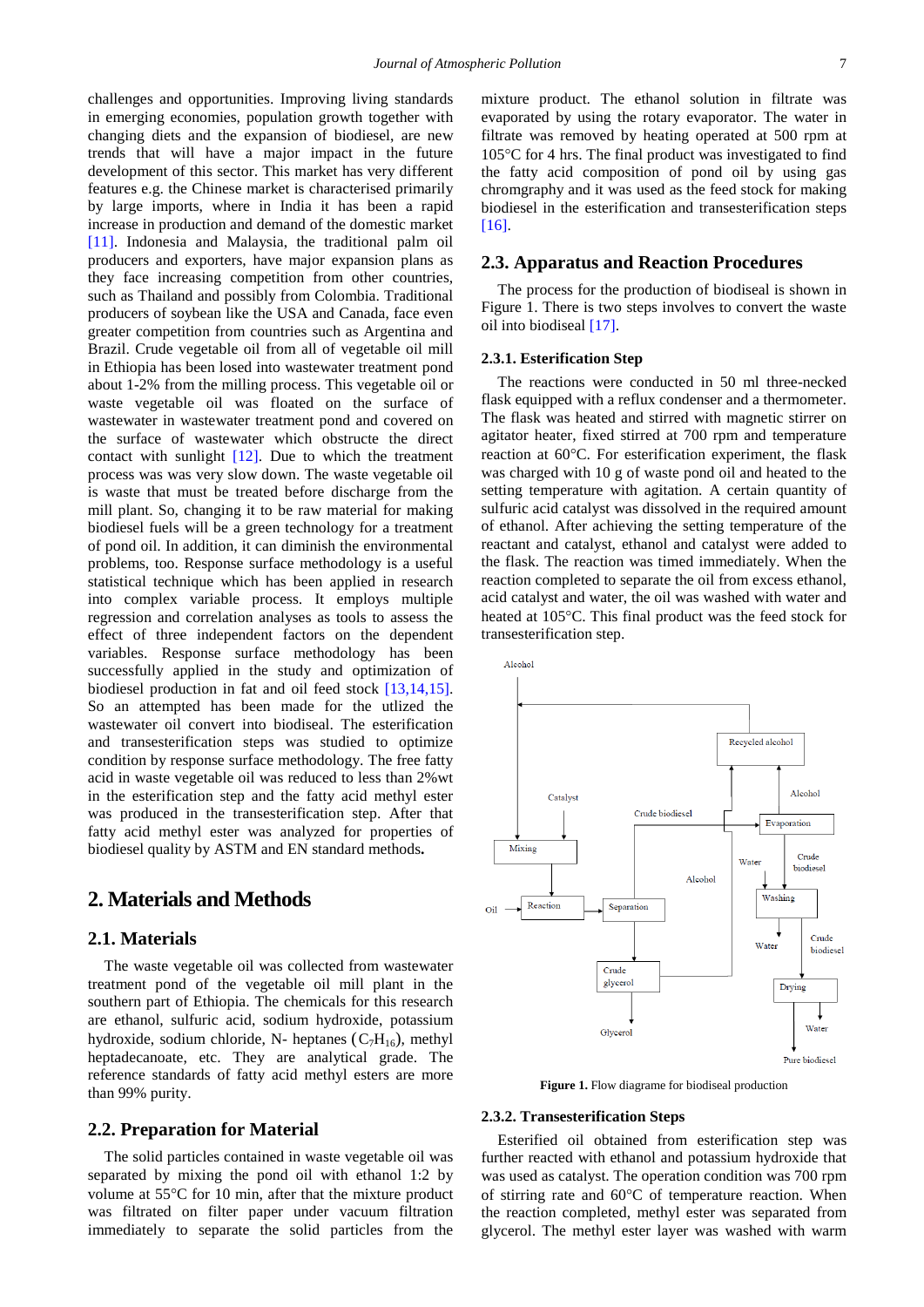1% NaCl and warm water. After washing, the methyl ester was subjected to heat at 105°C for removing excess water. Methyl ester was further characterized for physical and chemical properties followed ASTM and EN methods.

## **2.4. Experimental Design**

#### **2.4.1. Esterification Step**

A five-level and three-factor central composite design with 20 experiments was employed in this study. Ethanol to free fatty acid in waste vegetable oil molar ratio, acid catalyst concentration and reaction time were the independent variables to optimize the reduction of free fatty acid in pond oil. The coded and uncoded levels of the independent variables, independent factor, levels, experimental design and predicted free fatty acid showed in [Table 1.](#page-2-0) The central values (zero level) chosen for experimental design were 20:1 (wt/wt) of ethanol to free fatty acid in waste vegetable oil molar ratio, 5.00% (wt/wt) of acid catalyst concentration and 120 min of reaction time.

#### **2.4.2. Transesterification Step**

A five-level and three-factor central composite design with 20 experiments was employed in this study. Ethanol to esterified oil molar ratio, alkaline catalyst concentration and reaction time were the independent variables to optimize the conversion of triglycerides to fatty acid methyl ester or biodiesel from the pond oil. The coded and uncoded levels of the independent variables, independent factor, levels, experimental design and predicted fatty acid methyl ester showed in [Table 2.](#page-2-1) The central values (zero level) chosen for experimental design were 10 (wt/wt) of ethanol to esterified oil molar ratio, 1.50% (wt/wt) of alkaline catalyst concentration and 30 min of reaction time. The experimental data were analyzed by the RSM regression procedure using a second-order polynomial as showed in Equation 1.

$$
Y = \beta_o + \sum_{i=1}^{3} \beta_i X_i + \sum_{i=1}^{3} \beta_{ii} X_i^2 + \sum_{i=1}^{2} \sum_{i=j+1}^{2} \beta_{ij} X_i X_j \qquad (1)
$$

Where *Y* is the response (% free fatty acid or % fatty acid methyl ester),  $\beta_0$ ,  $\beta_l$ ,  $\beta_{li}$  and  $\beta_{lj}$  are intercept, linear, quadratic and interaction constant coefficients, respectively. ANOVA and RSM were performed using the design expert softwar[e \[18\].](#page-5-9)

### **2.5. Engine and other Equipments**

The performance tests were carried on a single cylinder, four strokes naturally aspirated, and water-cooled Kirloskar computerized diesel engine test rig. Diesel engine was directly coupled to an eddy current dynamometer. The engine and dynamometer were interfaced to a control panel, which was connected to a computer. This computerized test rig was used for recording the test parameters such as fuel flow rate, temperature, air flow rate, and load for calculating the engine performance such as mean effective pressure, power, brake specific fuel consumption, brake thermal efficiency, and emission like HC, CO, NOx and smoke [\[19\].](#page-5-10) The exhaust gas temperature, inlet and outlet water temperatures were measured through the data acquisition system and were fed to the computer. The exhaust gas was made to pass through the probe of Crypton computerized exhaust gas analyzer for the measurement of HC, CO, NOx and later passed through the probe of smoke meter of Bosch type for the measurement of smoke opacity. A whole set of experiments were conducted at the engine speed of 1500 rpm and compression ratio of 17.5:1.

# **3. Results and Discussion**

### **3.1. Properties of Waste Oil**

The waste pond oil had fatty acid contents of 65.09%. The average molecular weight (g/mole) of pond oil was determined by a weight average method utilizing the fatty acid profiles. The molecular weight of each fatty acid found in pond oil was multiplied by its corresponding weight percentage as determined by gas chromotography. This average molecular weight was used to calculate the mole ratio of ethanol to pond oil in transesterification step.

**Table 1. Fatty acid composition of waste vegetable oil**

<span id="page-2-0"></span>

| $\cdots$<br>-- ------- -- <sub>-</sub> ------- |                  |       |  |
|------------------------------------------------|------------------|-------|--|
| S.No                                           | Fatty acid       | %wt   |  |
|                                                | Myristic         | 0.87  |  |
|                                                | Vegetableitic    | 47.40 |  |
|                                                | Vegetableitoleic | 1.12  |  |
|                                                | Steric           | 4.29  |  |
|                                                | Oleic            | 36.30 |  |
|                                                | Linoleic         | 6.95  |  |
|                                                | Erucic           | 3.06  |  |

After esterification and transesterification biodiesel obtained, whose physical and chemical properties is mention in [Table 2.](#page-2-1) The physical-chemical properties of generated biodiesel were compared with ASTM value it was found all values are satisfactoriness.

**Table 2. Comparatively result biodiesel with ASTM**

<span id="page-2-1"></span>

| S.No           | <b>Biodiesel</b> properties                             | Measured<br>values | <b>ASTM</b><br>Standard |
|----------------|---------------------------------------------------------|--------------------|-------------------------|
|                | 3<br>Density at $20^{\circ}$ C (kg/m)                   | 839-843            | 875-900                 |
| $\overline{2}$ | Kinematic viscosity 40°C<br>$\left(\frac{mm}{s}\right)$ | $2.90 - 4.50$      | $1.9 - 6.0$             |
| 3              | Flash point $(^{\circ}C)$                               | $132 - 150$        | > 130                   |
| 4              | Acid value ( $mgKOH/g$ )                                | $0.68 - 0.89$      | < 0.8                   |
| 5              | Saponification value<br>(mgKOH/g)                       | 115.5-124.5        |                         |
| 6              | Moisture content $\%$ (w/w)                             | $0.011 - 0.019$    | < 0.03                  |
| 7              | Ash content% $(w/w)$                                    | $0.019 - 0.029$    | ${}_{< 0.02}$           |
| 8              | Iodine value $(I_g/100g)$                               | 65.6-74.87         | < 120                   |
| 9              | Cetane number                                           | 70.25-76.46-       | >47                     |

## **3.2. Optimization of Esterification Step**

The free fatty acid contents for etherification step at the design points, the statistical analysis model was performed to determine the variance. The linear regression coefficients were obtained by employing a least square technique to predict quadratic polynomial model for free fatty acid. The models characteristics and the coefficients were indicated that the predictability of the model is at 95% confidence level. The analysis of variance showed that the model F-values of 13.166 with significance was 0.000 which less than 0.05 for the models, implied the model was significant. The high correlation coefficient  $(R<sup>2</sup>=0.922)$  indicates that the model is suitable for represent the real relationships among the parameters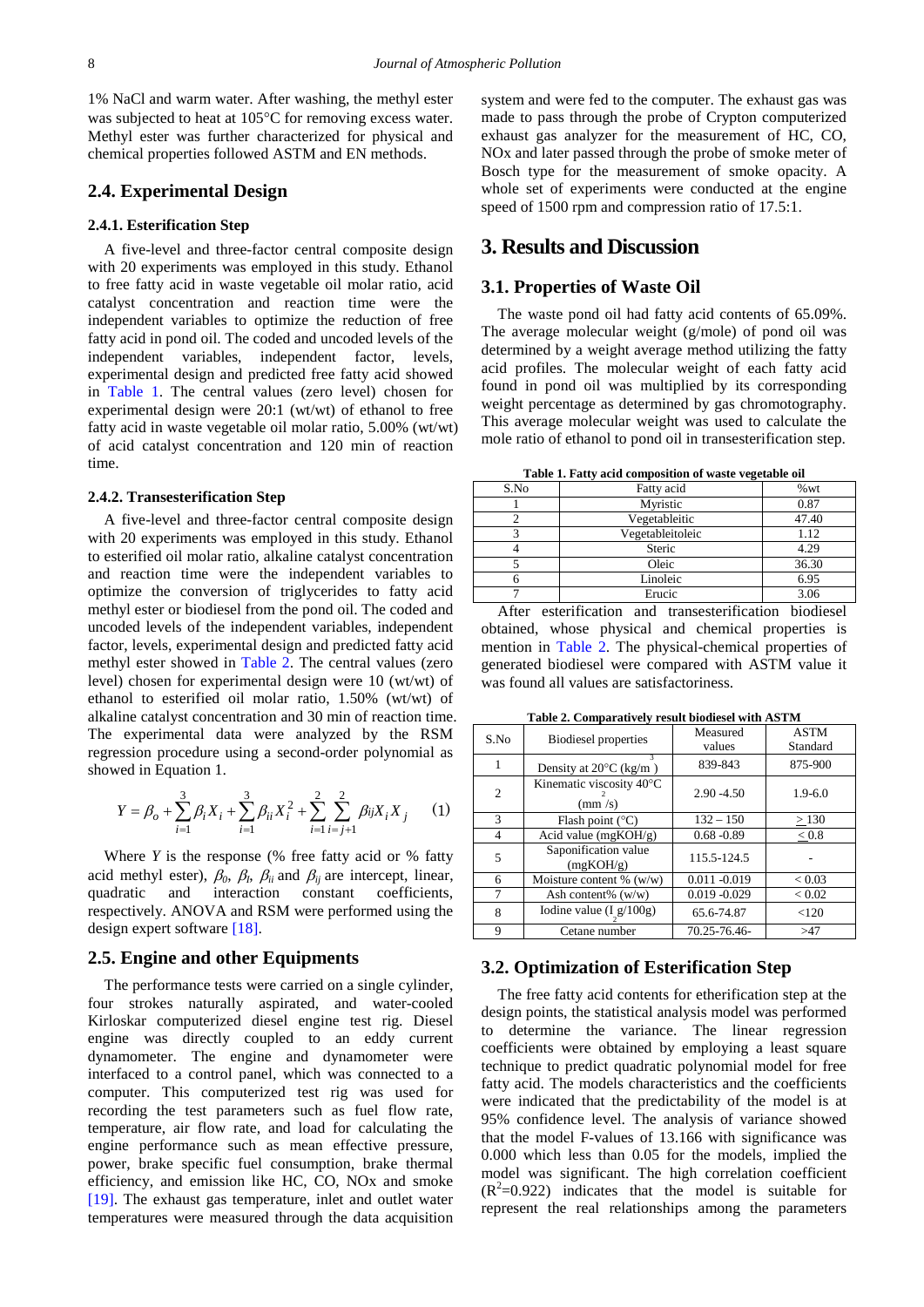studied. The model to predict the free fatty acid content in esterification step is presented in Equation 2.

$$
Y = 30.171 + 0.143M - 10.384C + 0.002T
$$
  
- 0.002M<sup>2</sup> + 0.958C<sup>2</sup> + 0.00001513T<sup>2</sup> (2)  
-0.023MC + 0.001CT + 0.000MT



**Figure 2.** Response surface plots representing the biodiesel yields (a) temperature and catalyst weight versus biodiesel yield (b) catalyst weight and ethanol to oil molar ratio versus biodiesel yield and (c) temperature and ethanol to oil molar ratio versus on biodiesel yield

The optimized levels of variables were determined by constructing three-dimensional surface plots according to Eq. 2, which is shown in Figure 2. In Figure  $2(a)$  shows the interaction effect of temperature and catalyst weight versus biodiesel yield, Figure 2(b) the interaction effect of catalyst weight and ethanol to oil molar ratio versus biodiesel yield and Figure 2(c) the interaction effect of temperature and ethanol to oil molar ratio versus on biodiesel yield. Generally, an increase in reaction temperature is found to increase the yield of biodiesel up

to some optimal value in all three cases. Additionally it was observed that at lower range of reaction temperature, higher weight of catalyst and higher molar ratio of ethanol to oil, always resulted in higher yield than when using lower weight of catalyst and lower ratio of ethanol to oil. Reactions which were carried out using lower ratio of ethanol to oil and lower weight of catalyst is found to have higher yield as compared to reactions using lower reaction temperature, higher molar ratio of ethanol to oil and higher weight of catalyst. However, at higher range of reaction temperature, the observations showed that using a combination of both, higher reaction temperature and higher molar ratio of ethanol to oil or higher weight of catalyst used is not beneficial in increasing the yield of biodiesel. This is probably because at these conditions, the higher reaction temperature is already sufficient to push the reaction forward. This phenomenon is further supported by the fact that reaction temperature is the most significant process variable that affects the yield of the biodiesel as indicated by graphs.

The optimum values in reducing free fatty acid to lower than 2% wt were 4.5-5.6% (wt/wt) of acid catalyst amount and 80-120 min of reaction time. Ethanol should be used between 23 to 28 moles of ethanol to free fatty acid in pond oil molar ratio which is obtained from the RSM. The optimized condition was predicted by using optimization function of the SPSS software at 28 moles ethanol to free fatty acid in waste vegetable oil molar ratio,  $5.5\%$  H<sub>2</sub>SO<sub>4</sub> for 90 min of reaction time. This condition can reduce free fatty acid to 1.76% wt.

#### **3.3. Optimization of Transesterification Step**

The methyl ester contents for transesterification step at the design points are given in Table 4. The predictability of the model is at 95% confidence level. The analysis of variance (ANOVA) showed that the model F-values was 8.966 (FAME) with significance of 0.001 that less than 0.05 for the models. It implied the model was significant. The high correlation coefficient ( $R^2$ =0.890) indicates that the model is suitable to represent the real relationships among the parameters studied. The model to predict the FAME is presented in Equation 3.

$$
Y = 52.317 - 2.661M + 39.939C - 0.479T
$$
  
+0.137M<sup>2</sup> - 10.446C<sup>2</sup> + 0.006T<sup>2</sup> (3)  
+0.363MC + 0.069CT

The optimized levels of variables were determined by constructing three-dimensional surface plots according to Eq. 3, which is shown in Figure 3. Figure 3(a) shows the FAME on methanol/oil molar ratio and reaction temperature, Figure 3 (b) reaction temperature and catalyst concentration, and Figure 3(c) methyl ester production. From the Figure it was found that the strong interaction between ethanol/oil molar ratio (M), and KOH catalyst concentration (C). This can also be confirmed by the high p-values of the interaction parameters. It could also be seen from Figure 3(a) the FAME yield increased with increasing catalyst concentration at first. However, when the catalyst concentration reached a certain level, the reverse trend was observed. The similar pattern was followed when increasing methanol/oil molar ratio. This could be due to the fact that the positive coefficient for the linear parameters (M, C, and T) played the main role when the KOH catalyst concentration and ethanol/oil molar ratio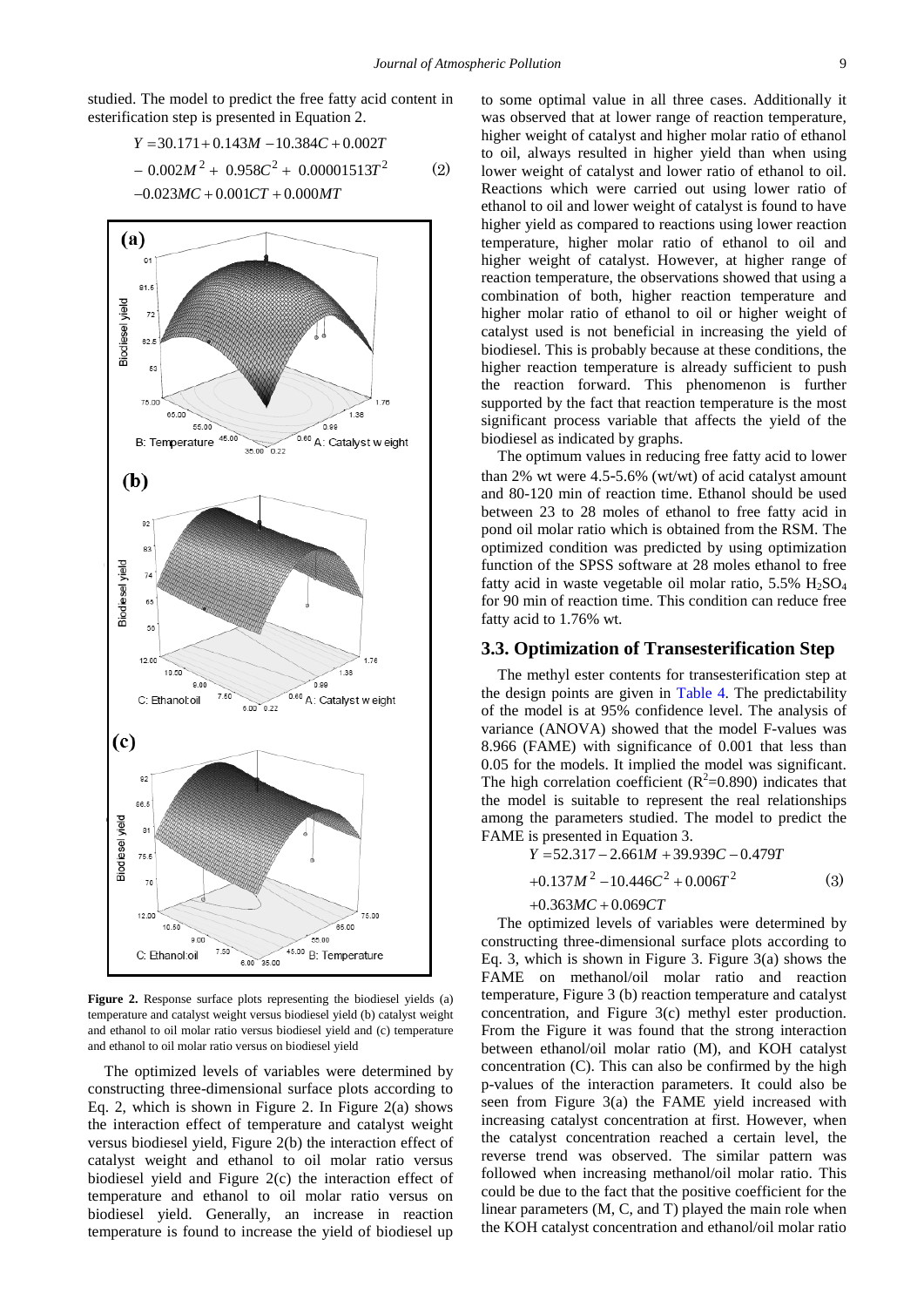were at lower level, while at higher level, the interaction terms and the quadratic terms showed more significant negative effect, leading to the decrease of the yield. This was consistent with the physical explanation. Since the methanol and triglyceride in the oil are immiscible, addition of catalyst can facilitate the transesterification reaction, and rapidly increase the yield. However, when the catalyst concentration was too high, soap could be quickly formed which made the separation of glycerol from biodiesel more difficult, thus reducing the yield. Similarly, the increase of the methanol amount, on one hand, will drive the reaction to the right since the transesterification reaction is an equilibrium process; on the other hand, excess methanol will help increase the solubility of glycerol resulting in the reaction driven to the left, thus decreasing the yield. In Figure 3 (b) showed the effect of ethanol/oil ratio and the reaction temperature when the level of catalyst concentration was fixed. At low methanol to oil ratio, %FAME increased with reaction temperature increase. Also, the FAME yield increases with increased molar ratio certain level. Figure 3 (c) showed the effect of reaction temperature and catalyst concentration on the methyl ester yield when the level of methanol/oil molar ratio was fixed. At a certain level of catalyst concentration, the increase in reaction temperature T increases the ethyl ester yield. An explanation to this has been attributed to the fact that at a higher initial temperature helps in faster settlement of glycerol.

However, the temperature increase affected the FAME yield in a positive manner until 600C. After that the effect was negative. This could be explained by the higher pvalue nearly high p-value and the negative coefficient for the reactive and quadratic term in the model, indicating the non-significant effect.

The optimum values of amount of alkaline catalyst and the reaction time from RSM were 1.4-2.2 % of KOH and 30-55 min of reaction time. Mole ratio of ethanol to esterified waste Vegetable oil was 10 to 14 moles which is obtained from the RSM. The optimized condition was predicted using optimization function of the SPSS software at 14 moles ethanol to esterified oil molar ratio, 1.5% KOH for 55 min of reaction time. This condition can convert triglycerides to 84.05% of FAME.

# **3.4. Air Pollutant Reduction**

The reduction of pollutants by using the biodiesel at various percentages is shown in Figure 4. It was observed that nitrogen oxide (NOx) percentage increase with maximum 10% was found when biodiesel was 100% used. Other parameters particulate matter (PM), carbon monoxide (CO), and hydrocarbon (HC) was decrease with increase in biodiesel percentage. The maximum reduction 55% PM, 54% CO and 73% of hydrocarbon was observed at 100% of biodiesel was used.



**Figure 3.** Response surface Plot of FAME vield (%) in terms of coded factors: the Effect of ethanol/oil molar ratio and catalyst concentration (a), ethanol/oil molar ratio and reaction temperature (b) reaction temperature and catalyst concentration (c), on ethyl ester production